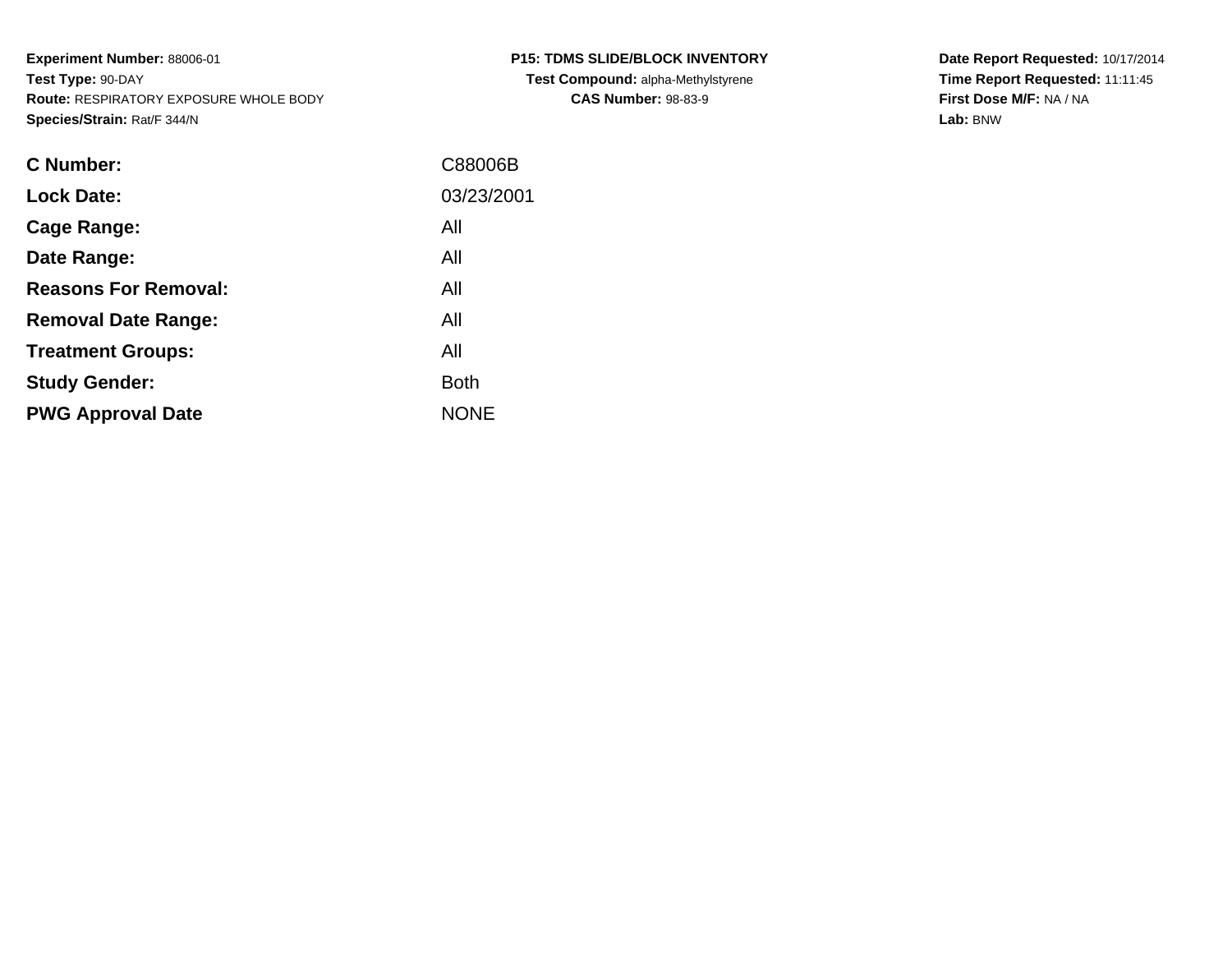<sup>00010</sup> <sup>45812</sup> ................ ................ Y N

### **P15: TDMS SLIDE/BLOCK INVENTORY**

**Test Compound:** alpha-Methylstyrene

### **CAS Number:** 98-83-9

**Date Report Requested:** 10/17/2014**Time Report Requested:** 11:11:45**First Dose M/F:** NA / NA**Lab:** BNW

|                             | <b>SPECIES: Rat</b>      |                               | <b>STRAIN:</b> F 344/N   |                          |                      | <b>SEX: MALE</b> | <b>DOSE LEVEL: CONTROL</b> |  |
|-----------------------------|--------------------------|-------------------------------|--------------------------|--------------------------|----------------------|------------------|----------------------------|--|
| <b>CID</b><br><b>NUMBER</b> | INDIVIDUAL<br>ANIMAL NO. | <b>HISTO</b><br><b>NUMBER</b> | NMBR OF<br><b>SLIDES</b> | NMBR OF<br><b>BLOCKS</b> | WET<br><b>TISSUE</b> |                  |                            |  |
|                             | 00001                    | 45803                         |                          |                          | Y N                  |                  |                            |  |
| 2                           | 00002                    | 45804                         |                          |                          | Y N                  |                  |                            |  |
| 3                           | 00003                    | 45805                         |                          |                          | Y N                  |                  |                            |  |
| 4                           | 00004                    | 45806                         |                          |                          | Y N                  |                  |                            |  |
| 5                           | 00005                    | 45807                         |                          |                          | Y N                  |                  |                            |  |
| 6                           | 00006                    | 45808                         |                          |                          | Y N                  |                  |                            |  |
| $\overline{7}$              | 00007                    | 45809                         |                          |                          | Y N                  |                  |                            |  |
| 8                           | 00008                    | 45810                         |                          |                          | Y N                  |                  |                            |  |
| 9                           | 00009                    | 45811                         |                          |                          | Y N                  |                  |                            |  |
| 10                          | 00010                    | 45812                         |                          |                          | Y N                  |                  |                            |  |

 IN MY OPINION THIS MATERIAL IS OF SUFFICIENT QUALITY TO BE RETAINED IN THECARCINOGENESIS REPOSITORY UNLESS THE MATERIAL IS MARKED WITH AN ASTERISK

REVIEWED BY REPOSITORY SUPERVISOR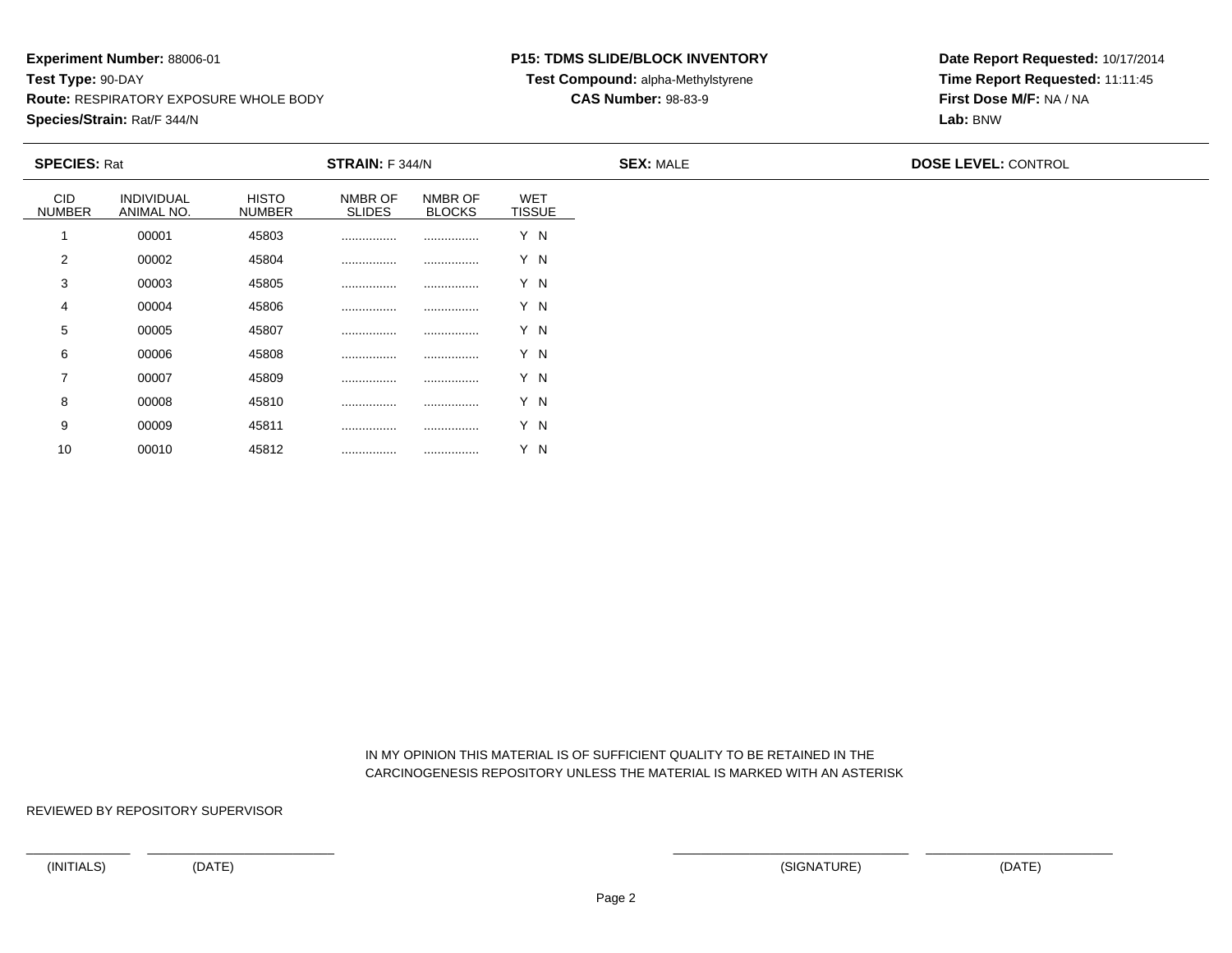<sup>00210</sup> <sup>45912</sup> ................ ................ Y N

### **P15: TDMS SLIDE/BLOCK INVENTORY**

**Test Compound:** alpha-Methylstyrene

### **CAS Number:** 98-83-9

**Date Report Requested:** 10/17/2014**Time Report Requested:** 11:11:45**First Dose M/F:** NA / NA**Lab:** BNW

|                      | <b>SPECIES: Rat</b><br><b>STRAIN:</b> F 344/N |                        |                          |                          | <b>SEX: MALE</b>            |  |  |
|----------------------|-----------------------------------------------|------------------------|--------------------------|--------------------------|-----------------------------|--|--|
| CID<br><b>NUMBER</b> | INDIVIDUAL<br>ANIMAL NO.                      | <b>HISTO</b><br>NUMBER | NMBR OF<br><b>SLIDES</b> | NMBR OF<br><b>BLOCKS</b> | <b>WET</b><br><b>TISSUE</b> |  |  |
| 201                  | 00201                                         | 45903                  |                          |                          | Y N                         |  |  |
| 202                  | 00202                                         | 45904                  |                          |                          | Y N                         |  |  |
| 203                  | 00203                                         | 45905                  |                          |                          | Y N                         |  |  |
| 204                  | 00204                                         | 45906                  |                          |                          | Y N                         |  |  |
| 205                  | 00205                                         | 45907                  |                          |                          | Y N                         |  |  |
| 206                  | 00206                                         | 45908                  |                          |                          | Y N                         |  |  |
| 207                  | 00207                                         | 45909                  |                          |                          | Y N                         |  |  |
| 208                  | 00208                                         | 45910                  |                          |                          | Y N                         |  |  |
| 209                  | 00209                                         | 45911                  |                          |                          | Y N                         |  |  |
| 210                  | 00210                                         | 45912                  |                          |                          | Y N                         |  |  |

 IN MY OPINION THIS MATERIAL IS OF SUFFICIENT QUALITY TO BE RETAINED IN THECARCINOGENESIS REPOSITORY UNLESS THE MATERIAL IS MARKED WITH AN ASTERISK

REVIEWED BY REPOSITORY SUPERVISOR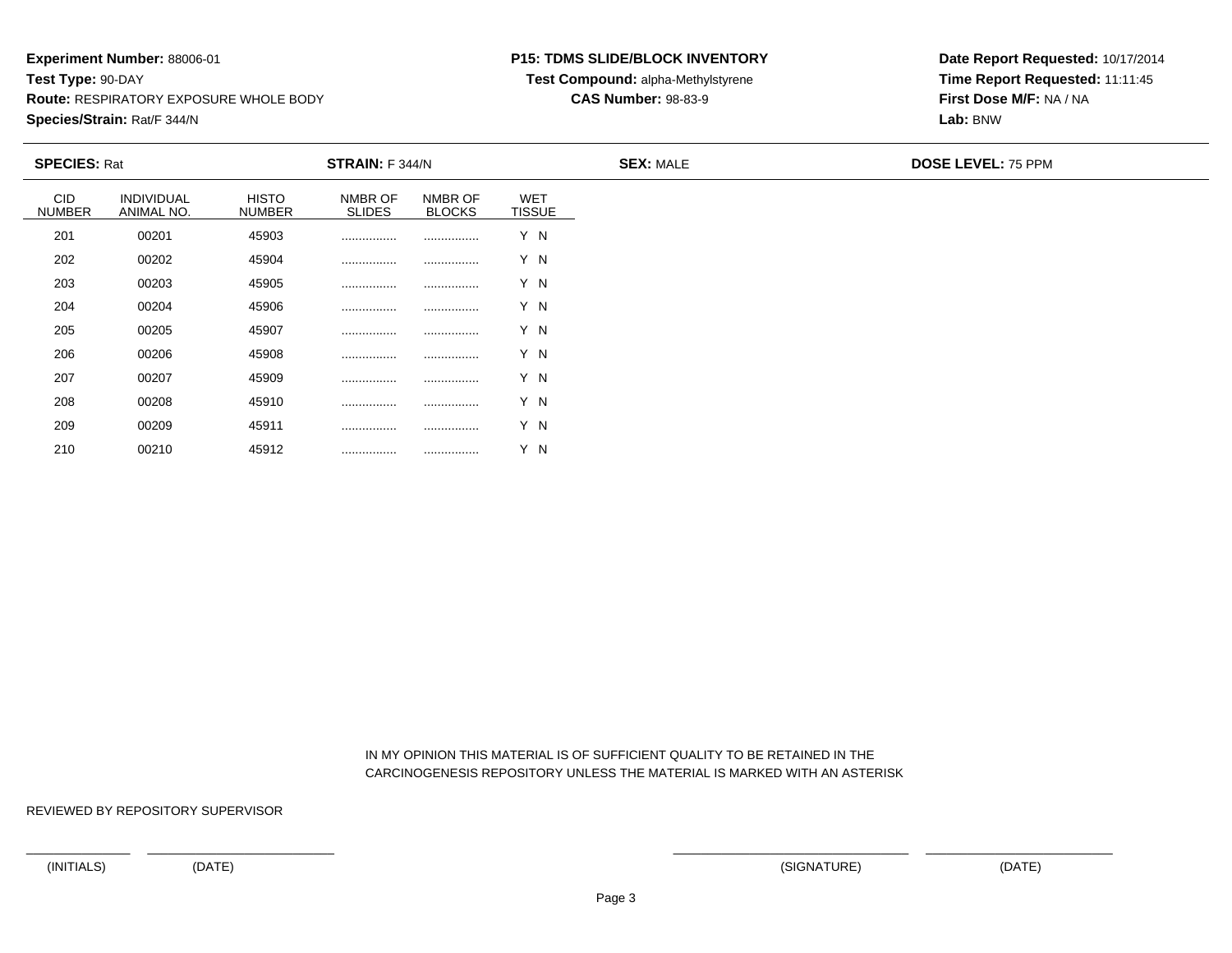### **P15: TDMS SLIDE/BLOCK INVENTORY**

**Test Compound:** alpha-Methylstyrene

**CAS Number:** 98-83-9

**Date Report Requested:** 10/17/2014**Time Report Requested:** 11:11:45**First Dose M/F:** NA / NA**Lab:** BNW

| <b>SPECIES: Rat</b>         |                          |                               | STRAIN: F 344/N          |                          |                             | <b>SEX: MALE</b> | <b>DOSE LEVEL: 150 PPM</b> |
|-----------------------------|--------------------------|-------------------------------|--------------------------|--------------------------|-----------------------------|------------------|----------------------------|
| <b>CID</b><br><b>NUMBER</b> | INDIVIDUAL<br>ANIMAL NO. | <b>HISTO</b><br><b>NUMBER</b> | NMBR OF<br><b>SLIDES</b> | NMBR OF<br><b>BLOCKS</b> | <b>WET</b><br><b>TISSUE</b> |                  |                            |
| 401                         | 00401                    | 45883                         |                          |                          | Y N                         |                  |                            |
| 402                         | 00402                    | 45884                         |                          |                          | Y N                         |                  |                            |
| 403                         | 00403                    | 45885                         |                          |                          | Y N                         |                  |                            |
| 404                         | 00404                    | 45886                         |                          |                          | Y N                         |                  |                            |
| 405                         | 00405                    | 45887                         |                          |                          | Y N                         |                  |                            |
| 406                         | 00406                    | 45888                         |                          |                          | Y N                         |                  |                            |
| 407                         | 00407                    | 45889                         | .                        |                          | Y N                         |                  |                            |
| 408                         | 00408                    | 45890                         |                          |                          | Y N                         |                  |                            |
| 409                         | 00409                    | 45891                         |                          |                          | Y N                         |                  |                            |

 IN MY OPINION THIS MATERIAL IS OF SUFFICIENT QUALITY TO BE RETAINED IN THECARCINOGENESIS REPOSITORY UNLESS THE MATERIAL IS MARKED WITH AN ASTERISK

REVIEWED BY REPOSITORY SUPERVISOR

410

<sup>00410</sup> <sup>45892</sup> ................ ................ Y N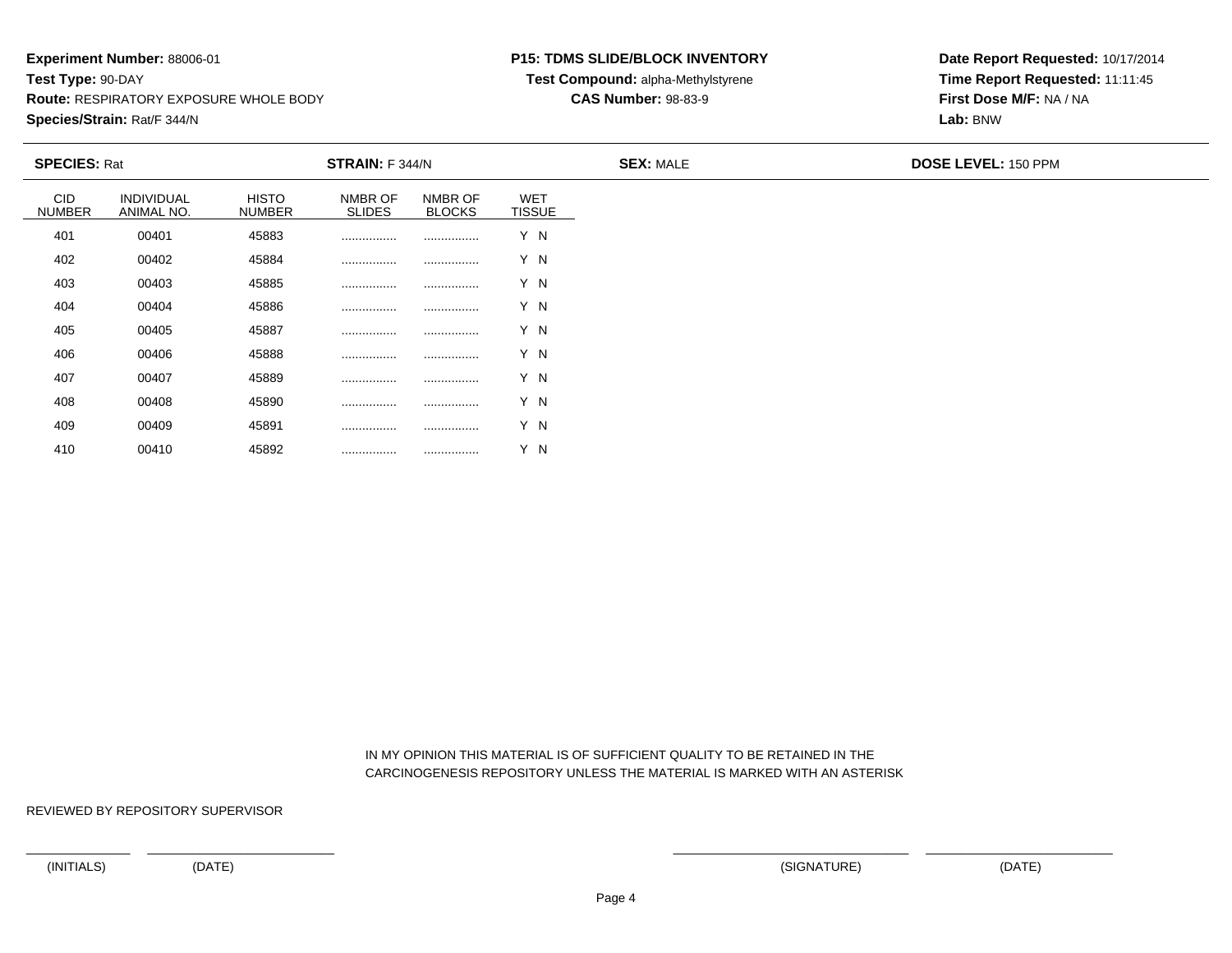### **P15: TDMS SLIDE/BLOCK INVENTORY**

**Test Compound:** alpha-Methylstyrene

### **CAS Number:** 98-83-9

**Date Report Requested:** 10/17/2014**Time Report Requested:** 11:11:45**First Dose M/F:** NA / NA**Lab:** BNW

| <b>SPECIES: Rat</b>         |                          |                               | <b>STRAIN: F 344/N</b>   |                          |                             | <b>SEX: MALE</b> | <b>DOSE LEVEL: 300 PPM</b> |
|-----------------------------|--------------------------|-------------------------------|--------------------------|--------------------------|-----------------------------|------------------|----------------------------|
| <b>CID</b><br><b>NUMBER</b> | INDIVIDUAL<br>ANIMAL NO. | <b>HISTO</b><br><b>NUMBER</b> | NMBR OF<br><b>SLIDES</b> | NMBR OF<br><b>BLOCKS</b> | <b>WET</b><br><b>TISSUE</b> |                  |                            |
| 601                         | 00601                    | 45863                         |                          |                          | Y N                         |                  |                            |
| 602                         | 00602                    | 45864                         |                          |                          | Y N                         |                  |                            |
| 603                         | 00603                    | 45865                         |                          |                          | Y N                         |                  |                            |
| 604                         | 00604                    | 45866                         |                          |                          | Y N                         |                  |                            |
| 605                         | 00605                    | 45867                         |                          |                          | Y N                         |                  |                            |
| 606                         | 00606                    | 45868                         |                          |                          | Y N                         |                  |                            |
| 607                         | 00607                    | 45869                         |                          |                          | Y N                         |                  |                            |
| 608                         | 00608                    | 45870                         |                          |                          | Y N                         |                  |                            |
| 609                         | 00609                    | 45871                         |                          |                          | Y N                         |                  |                            |
| 610                         | 00610                    | 45872                         |                          |                          | Y N                         |                  |                            |

 IN MY OPINION THIS MATERIAL IS OF SUFFICIENT QUALITY TO BE RETAINED IN THECARCINOGENESIS REPOSITORY UNLESS THE MATERIAL IS MARKED WITH AN ASTERISK

REVIEWED BY REPOSITORY SUPERVISOR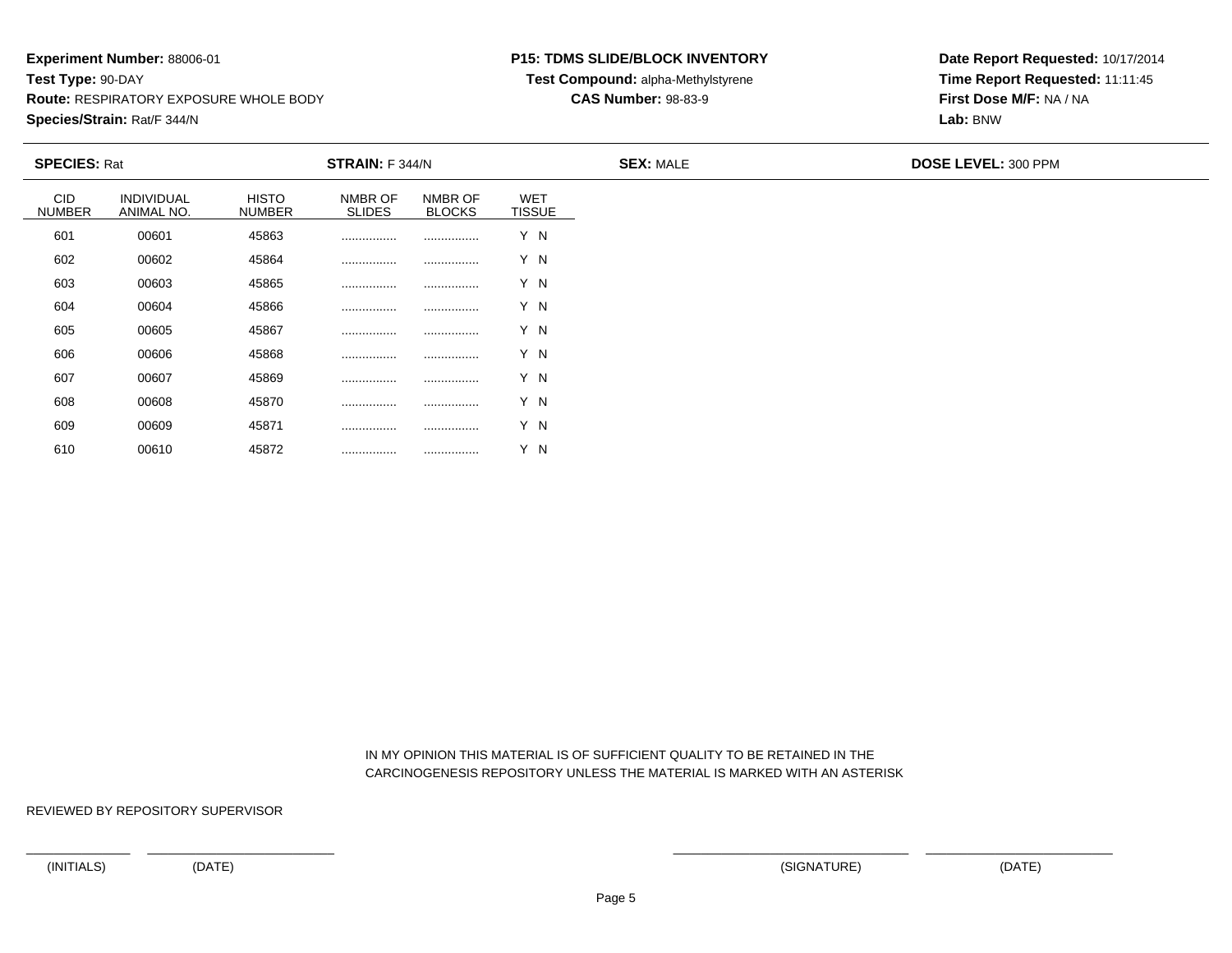### **P15: TDMS SLIDE/BLOCK INVENTORY**

**Test Compound:** alpha-Methylstyrene

**CAS Number:** 98-83-9

**Date Report Requested:** 10/17/2014**Time Report Requested:** 11:11:45**First Dose M/F:** NA / NA**Lab:** BNW

| <b>SPECIES: Rat</b>         |                          |                               | STRAIN: F 344/N          |                          |                             | <b>SEX: MALE</b> | <b>DOSE LEVEL: 600 PPM</b> |
|-----------------------------|--------------------------|-------------------------------|--------------------------|--------------------------|-----------------------------|------------------|----------------------------|
| <b>CID</b><br><b>NUMBER</b> | INDIVIDUAL<br>ANIMAL NO. | <b>HISTO</b><br><b>NUMBER</b> | NMBR OF<br><b>SLIDES</b> | NMBR OF<br><b>BLOCKS</b> | <b>WET</b><br><b>TISSUE</b> |                  |                            |
| 801                         | 00801                    | 45843                         |                          |                          | Y N                         |                  |                            |
| 802                         | 00802                    | 45844                         |                          |                          | Y N                         |                  |                            |
| 803                         | 00803                    | 45845                         |                          |                          | Y N                         |                  |                            |
| 804                         | 00804                    | 45846                         |                          |                          | Y N                         |                  |                            |
| 805                         | 00805                    | 45847                         |                          |                          | Y N                         |                  |                            |
| 806                         | 00806                    | 45848                         |                          |                          | Y N                         |                  |                            |
| 807                         | 00807                    | 45849                         |                          |                          | Y N                         |                  |                            |
| 808                         | 00808                    | 45850                         |                          | .                        | Y N                         |                  |                            |
| 809                         | 00809                    | 45851                         |                          |                          | Y N                         |                  |                            |

 IN MY OPINION THIS MATERIAL IS OF SUFFICIENT QUALITY TO BE RETAINED IN THECARCINOGENESIS REPOSITORY UNLESS THE MATERIAL IS MARKED WITH AN ASTERISK

REVIEWED BY REPOSITORY SUPERVISOR

810

<sup>00810</sup> <sup>45852</sup> ................ ................ Y N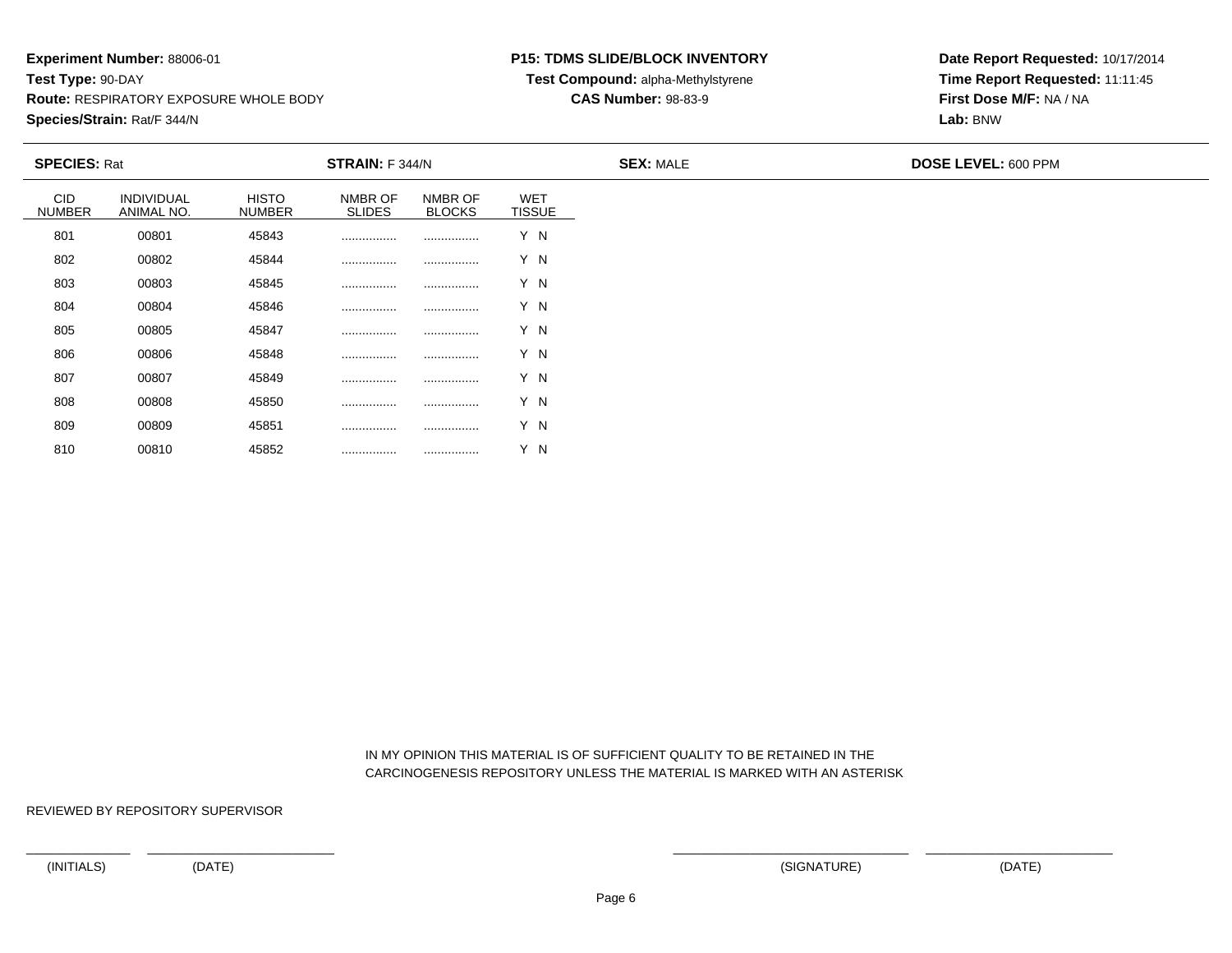<sup>01010</sup> <sup>45832</sup> ................ ................ Y N

### **P15: TDMS SLIDE/BLOCK INVENTORY**

**Test Compound:** alpha-Methylstyrene

**CAS Number:** 98-83-9

**Date Report Requested:** 10/17/2014**Time Report Requested:** 11:11:45**First Dose M/F:** NA / NA**Lab:** BNW

| <b>SPECIES: Rat</b>  |                                 |                               | <b>STRAIN:</b> F 344/N   |                          |                             | <b>SEX: MALE</b> | <b>DOSE LEVEL: 1000 PPM</b> |
|----------------------|---------------------------------|-------------------------------|--------------------------|--------------------------|-----------------------------|------------------|-----------------------------|
| CID<br><b>NUMBER</b> | <b>INDIVIDUAL</b><br>ANIMAL NO. | <b>HISTO</b><br><b>NUMBER</b> | NMBR OF<br><b>SLIDES</b> | NMBR OF<br><b>BLOCKS</b> | <b>WET</b><br><b>TISSUE</b> |                  |                             |
| 1001                 | 01001                           | 45823                         |                          |                          | Y N                         |                  |                             |
| 1002                 | 01002                           | 45824                         |                          |                          | Y N                         |                  |                             |
| 1003                 | 01003                           | 45825                         |                          |                          | Y N                         |                  |                             |
| 1004                 | 01004                           | 45826                         |                          |                          | Y N                         |                  |                             |
| 1005                 | 01005                           | 45827                         |                          |                          | Y N                         |                  |                             |
| 1006                 | 01006                           | 45828                         |                          |                          | Y N                         |                  |                             |
| 1007                 | 01007                           | 45829                         |                          |                          | Y N                         |                  |                             |
| 1008                 | 01008                           | 45830                         |                          |                          | Y N                         |                  |                             |
| 1009                 | 01009                           | 45831                         |                          |                          | Y N                         |                  |                             |
| 1010                 | 01010                           | 45832                         |                          |                          | $\vee$<br>΄Ν                |                  |                             |

 IN MY OPINION THIS MATERIAL IS OF SUFFICIENT QUALITY TO BE RETAINED IN THECARCINOGENESIS REPOSITORY UNLESS THE MATERIAL IS MARKED WITH AN ASTERISK

REVIEWED BY REPOSITORY SUPERVISOR

(INITIALS) (DATE) (SIGNATURE) (DATE)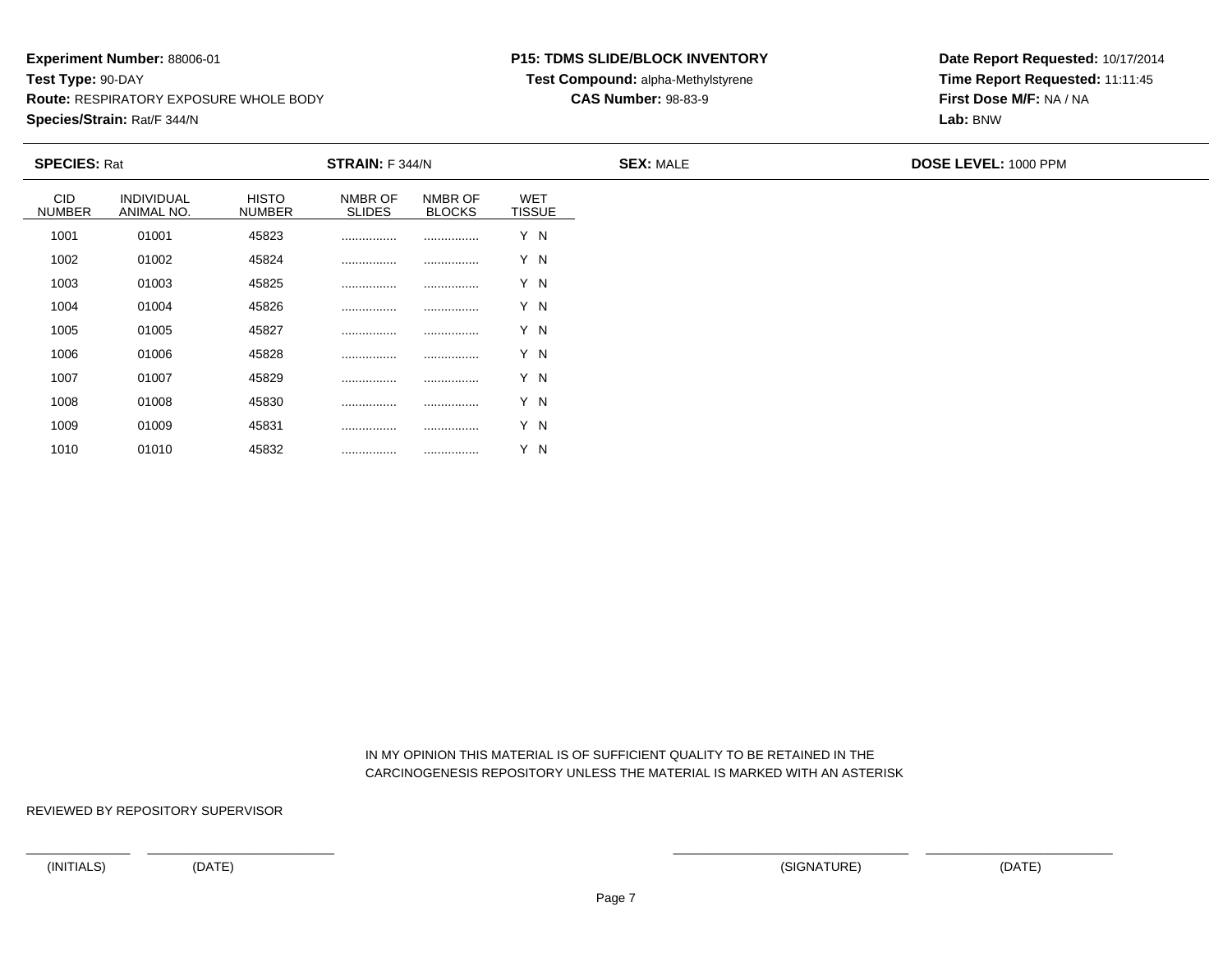#### **P15: TDMS SLIDE/BLOCK INVENTORY**

**Test Compound:** alpha-Methylstyrene

**CAS Number:** 98-83-9

**Date Report Requested:** 10/17/2014**Time Report Requested:** 11:11:45**First Dose M/F:** NA / NA**Lab:** BNW

| <b>SPECIES: Rat</b>         |                          |                               | <b>STRAIN:</b> F 344/N   |                          |                      | <b>SEX: FEMALE</b> | <b>DOSE LEVEL: CONTROL</b> |
|-----------------------------|--------------------------|-------------------------------|--------------------------|--------------------------|----------------------|--------------------|----------------------------|
| <b>CID</b><br><b>NUMBER</b> | INDIVIDUAL<br>ANIMAL NO. | <b>HISTO</b><br><b>NUMBER</b> | NMBR OF<br><b>SLIDES</b> | NMBR OF<br><b>BLOCKS</b> | WET<br><b>TISSUE</b> |                    |                            |
| 101                         | 00101                    | 45813                         |                          |                          | Y N                  |                    |                            |
| 102                         | 00102                    | 45814                         |                          |                          | Y N                  |                    |                            |
| 103                         | 00103                    | 45815                         |                          |                          | Y N                  |                    |                            |
| 104                         | 00104                    | 45816                         |                          |                          | Y N                  |                    |                            |
| 105                         | 00105                    | 45817                         |                          |                          | Y N                  |                    |                            |
| 106                         | 00106                    | 45818                         |                          |                          | Y N                  |                    |                            |
| 107                         | 00107                    | 45819                         |                          |                          | Y N                  |                    |                            |
| 108                         | 00108                    | 45820                         |                          |                          | Y N                  |                    |                            |
| 109                         | 00109                    | 45821                         |                          |                          | Y N                  |                    |                            |
| 110                         | 00110                    | 45822                         |                          |                          | Y N                  |                    |                            |

 IN MY OPINION THIS MATERIAL IS OF SUFFICIENT QUALITY TO BE RETAINED IN THECARCINOGENESIS REPOSITORY UNLESS THE MATERIAL IS MARKED WITH AN ASTERISK

REVIEWED BY REPOSITORY SUPERVISOR

<sup>00110</sup> <sup>45822</sup> ................ ................ Y N

(INITIALS) (DATE) (SIGNATURE) (DATE)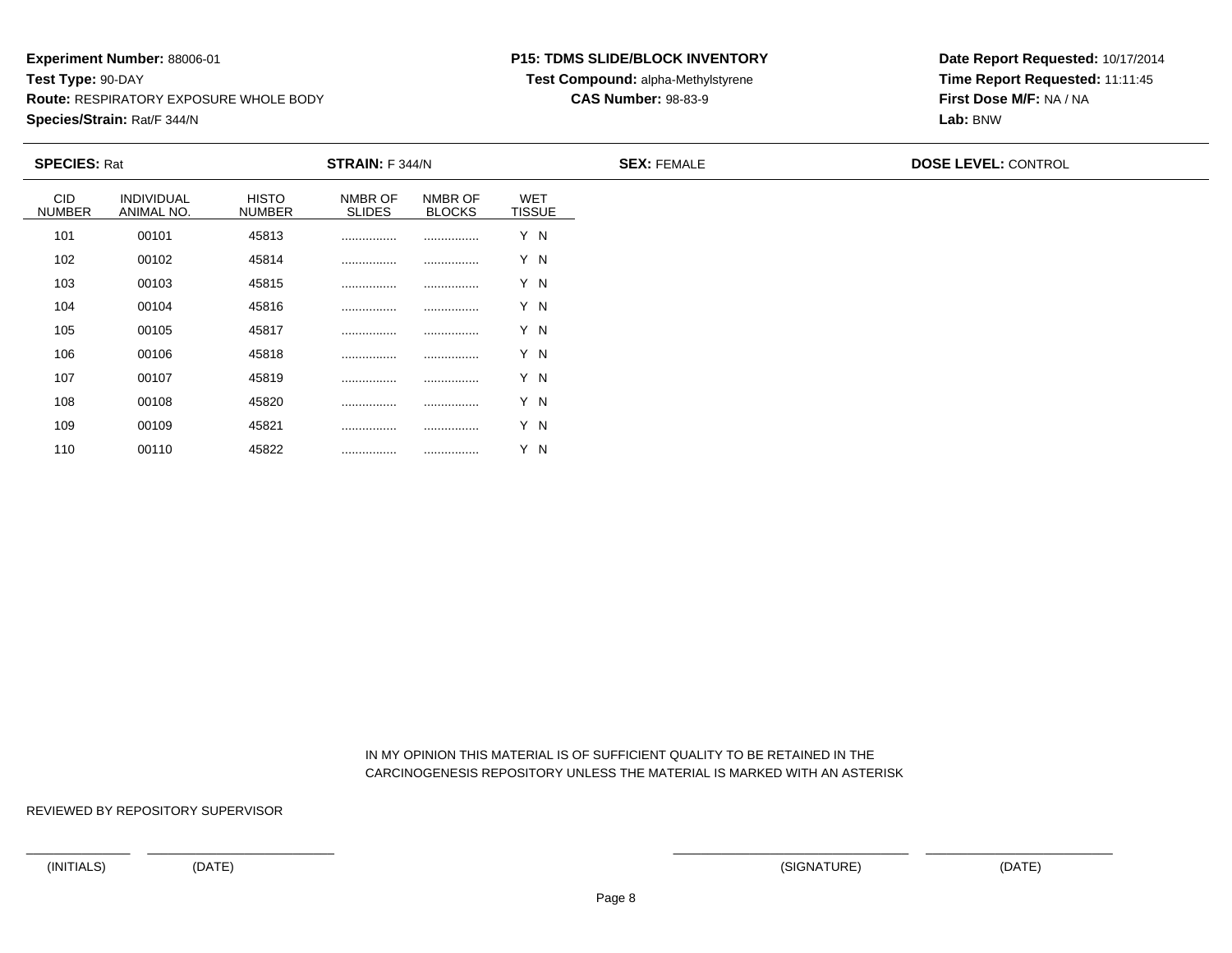<sup>00310</sup> <sup>45922</sup> ................ ................ Y N

#### **P15: TDMS SLIDE/BLOCK INVENTORY**

**Test Compound:** alpha-Methylstyrene

**CAS Number:** 98-83-9

**Date Report Requested:** 10/17/2014**Time Report Requested:** 11:11:45**First Dose M/F:** NA / NA**Lab:** BNW

| <b>SPECIES: Rat</b>  |                                 |                               | <b>STRAIN:</b> F 344/N   |                          |                             | <b>SEX: FEMALE</b> | <b>DOSE LEVEL: 75 PPM</b> |  |  |
|----------------------|---------------------------------|-------------------------------|--------------------------|--------------------------|-----------------------------|--------------------|---------------------------|--|--|
| CID<br><b>NUMBER</b> | <b>INDIVIDUAL</b><br>ANIMAL NO. | <b>HISTO</b><br><b>NUMBER</b> | NMBR OF<br><b>SLIDES</b> | NMBR OF<br><b>BLOCKS</b> | <b>WET</b><br><b>TISSUE</b> |                    |                           |  |  |
| 301                  | 00301                           | 45913                         |                          |                          | Y N                         |                    |                           |  |  |
| 302                  | 00302                           | 45914                         |                          |                          | Y N                         |                    |                           |  |  |
| 303                  | 00303                           | 45915                         |                          |                          | Y N                         |                    |                           |  |  |
| 304                  | 00304                           | 45916                         |                          |                          | Y N                         |                    |                           |  |  |
| 305                  | 00305                           | 45917                         |                          |                          | Y N                         |                    |                           |  |  |
| 306                  | 00306                           | 45918                         |                          |                          | Y N                         |                    |                           |  |  |
| 307                  | 00307                           | 45919                         |                          |                          | Y N                         |                    |                           |  |  |
| 308                  | 00308                           | 45920                         |                          |                          | Y N                         |                    |                           |  |  |
| 309                  | 00309                           | 45921                         |                          |                          | Y N                         |                    |                           |  |  |
| 310                  | 00310                           | 45922                         |                          |                          | Y N                         |                    |                           |  |  |

 IN MY OPINION THIS MATERIAL IS OF SUFFICIENT QUALITY TO BE RETAINED IN THECARCINOGENESIS REPOSITORY UNLESS THE MATERIAL IS MARKED WITH AN ASTERISK

REVIEWED BY REPOSITORY SUPERVISOR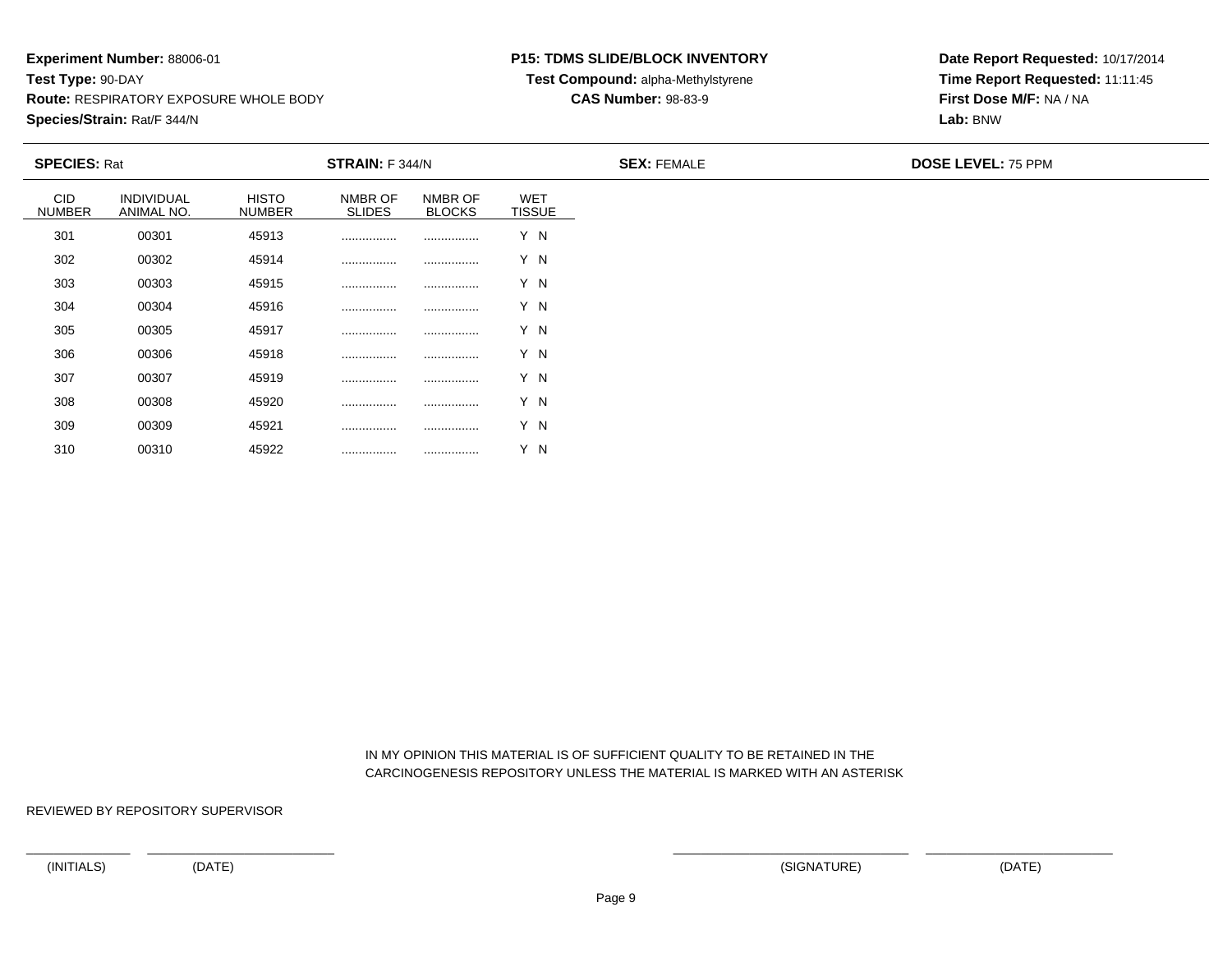<sup>00510</sup> <sup>45902</sup> ................ ................ Y N

### **P15: TDMS SLIDE/BLOCK INVENTORY**

**Test Compound:** alpha-Methylstyrene

**CAS Number:** 98-83-9

**Date Report Requested:** 10/17/2014**Time Report Requested:** 11:11:45**First Dose M/F:** NA / NA**Lab:** BNW

| <b>SPECIES: Rat</b> |                          |                               | STRAIN: F 344/N          |                          |                             | <b>SEX: FEMALE</b> | <b>DOSE LEVEL: 150 PPM</b> |
|---------------------|--------------------------|-------------------------------|--------------------------|--------------------------|-----------------------------|--------------------|----------------------------|
| CID<br>NUMBER       | INDIVIDUAL<br>ANIMAL NO. | <b>HISTO</b><br><b>NUMBER</b> | NMBR OF<br><b>SLIDES</b> | NMBR OF<br><b>BLOCKS</b> | <b>WET</b><br><b>TISSUE</b> |                    |                            |
| 501                 | 00501                    | 45893                         |                          |                          | Y N                         |                    |                            |
| 502                 | 00502                    | 45894                         |                          |                          | Y N                         |                    |                            |
| 503                 | 00503                    | 45895                         |                          |                          | Y N                         |                    |                            |
| 504                 | 00504                    | 45896                         |                          |                          | Y N                         |                    |                            |
| 505                 | 00505                    | 45897                         |                          |                          | Y N                         |                    |                            |
| 506                 | 00506                    | 45898                         |                          |                          | Y N                         |                    |                            |
| 507                 | 00507                    | 45899                         |                          |                          | Y N                         |                    |                            |
| 508                 | 00508                    | 45900                         |                          |                          | Y N                         |                    |                            |
| 509                 | 00509                    | 45901                         |                          |                          | Y N                         |                    |                            |

 IN MY OPINION THIS MATERIAL IS OF SUFFICIENT QUALITY TO BE RETAINED IN THECARCINOGENESIS REPOSITORY UNLESS THE MATERIAL IS MARKED WITH AN ASTERISK

REVIEWED BY REPOSITORY SUPERVISOR

510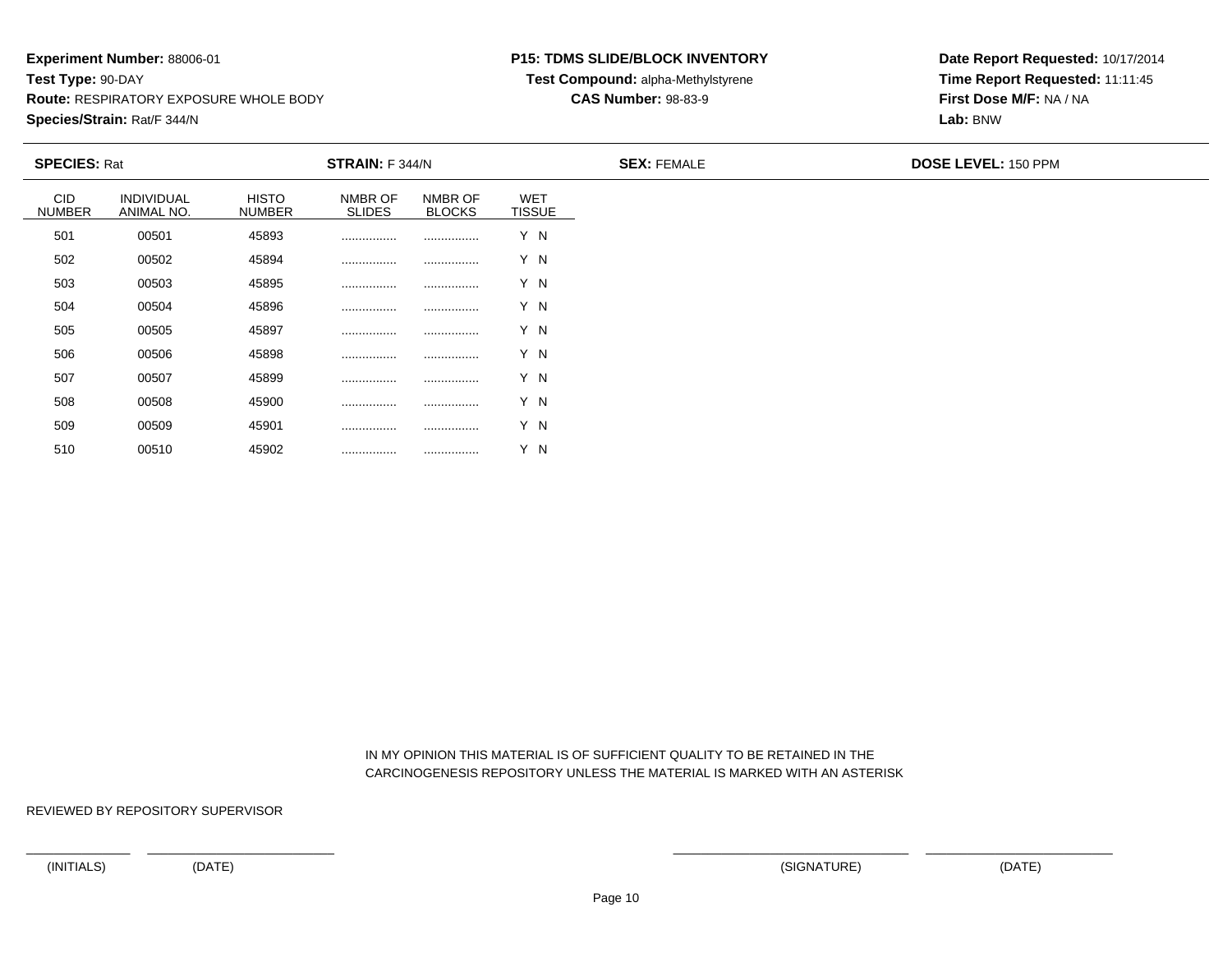### **P15: TDMS SLIDE/BLOCK INVENTORY**

**Test Compound:** alpha-Methylstyrene

**CAS Number:** 98-83-9

**Date Report Requested:** 10/17/2014**Time Report Requested:** 11:11:45**First Dose M/F:** NA / NA**Lab:** BNW

| <b>SPECIES: Rat</b>         |                          |                               | <b>STRAIN:</b> F 344/N   |                          |                             | <b>SEX: FEMALE</b> | DOSE LEVEL: 300 PPM |
|-----------------------------|--------------------------|-------------------------------|--------------------------|--------------------------|-----------------------------|--------------------|---------------------|
| <b>CID</b><br><b>NUMBER</b> | INDIVIDUAL<br>ANIMAL NO. | <b>HISTO</b><br><b>NUMBER</b> | NMBR OF<br><b>SLIDES</b> | NMBR OF<br><b>BLOCKS</b> | <b>WET</b><br><b>TISSUE</b> |                    |                     |
| 701                         | 00701                    | 45873                         |                          |                          | Y N                         |                    |                     |
| 702                         | 00702                    | 45874                         |                          |                          | Y N                         |                    |                     |
| 703                         | 00703                    | 45875                         |                          |                          | Y N                         |                    |                     |
| 704                         | 00704                    | 45876                         |                          |                          | Y N                         |                    |                     |
| 705                         | 00705                    | 45877                         |                          |                          | Y N                         |                    |                     |
| 706                         | 00706                    | 45878                         |                          |                          | Y N                         |                    |                     |
| 707                         | 00707                    | 45879                         |                          |                          | Y N                         |                    |                     |
| 708                         | 00708                    | 45880                         |                          |                          | Y N                         |                    |                     |
| 709                         | 00709                    | 45881                         |                          |                          | Y N                         |                    |                     |

 IN MY OPINION THIS MATERIAL IS OF SUFFICIENT QUALITY TO BE RETAINED IN THECARCINOGENESIS REPOSITORY UNLESS THE MATERIAL IS MARKED WITH AN ASTERISK

REVIEWED BY REPOSITORY SUPERVISOR

710

<sup>00710</sup> <sup>45882</sup> ................ ................ Y N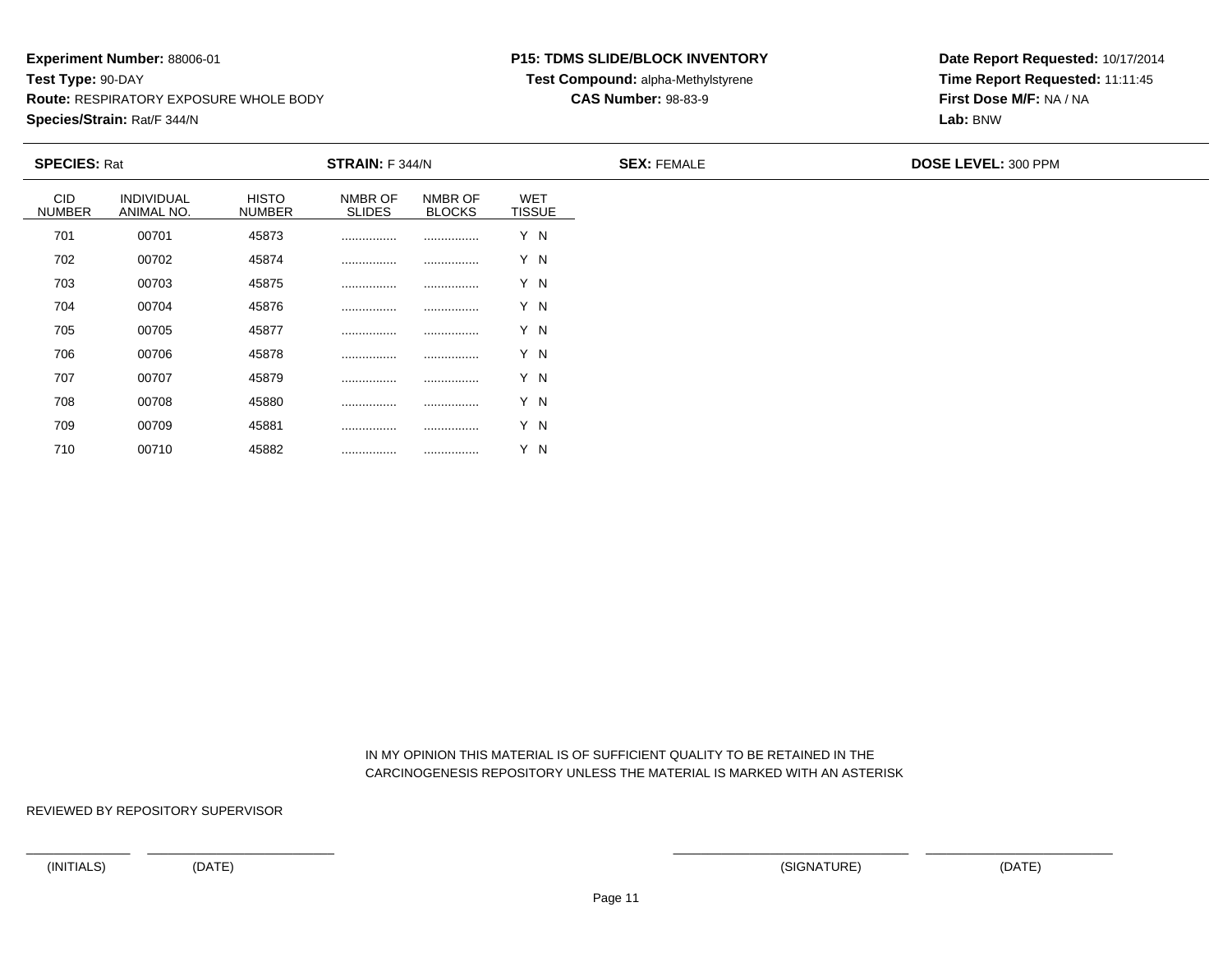### **P15: TDMS SLIDE/BLOCK INVENTORY**

**Test Compound:** alpha-Methylstyrene

### **CAS Number:** 98-83-9

**Date Report Requested:** 10/17/2014**Time Report Requested:** 11:11:45**First Dose M/F:** NA / NA**Lab:** BNW

| <b>SPECIES: Rat</b>         |                          |                               | <b>STRAIN: F 344/N</b>   |                          |                      | <b>SEX: FEMALE</b> | DOSE LEVEL: 600 PPM |
|-----------------------------|--------------------------|-------------------------------|--------------------------|--------------------------|----------------------|--------------------|---------------------|
| <b>CID</b><br><b>NUMBER</b> | INDIVIDUAL<br>ANIMAL NO. | <b>HISTO</b><br><b>NUMBER</b> | NMBR OF<br><b>SLIDES</b> | NMBR OF<br><b>BLOCKS</b> | WET<br><b>TISSUE</b> |                    |                     |
| 901                         | 00901                    | 45853                         |                          |                          | Y N                  |                    |                     |
| 902                         | 00902                    | 45854                         |                          |                          | Y N                  |                    |                     |
| 903                         | 00903                    | 45855                         |                          |                          | Y N                  |                    |                     |
| 904                         | 00904                    | 45856                         |                          |                          | Y N                  |                    |                     |
| 905                         | 00905                    | 45857                         |                          |                          | Y N                  |                    |                     |
| 906                         | 00906                    | 45858                         |                          |                          | Y N                  |                    |                     |
| 907                         | 00907                    | 45859                         |                          |                          | Y N                  |                    |                     |
| 908                         | 00908                    | 45860                         |                          |                          | Y N                  |                    |                     |
| 909                         | 00909                    | 45861                         |                          |                          | Y N                  |                    |                     |
| 910                         | 00910                    | 45862                         |                          |                          | Y N                  |                    |                     |

 IN MY OPINION THIS MATERIAL IS OF SUFFICIENT QUALITY TO BE RETAINED IN THECARCINOGENESIS REPOSITORY UNLESS THE MATERIAL IS MARKED WITH AN ASTERISK

REVIEWED BY REPOSITORY SUPERVISOR

(INITIALS) (DATE) (SIGNATURE) (DATE)